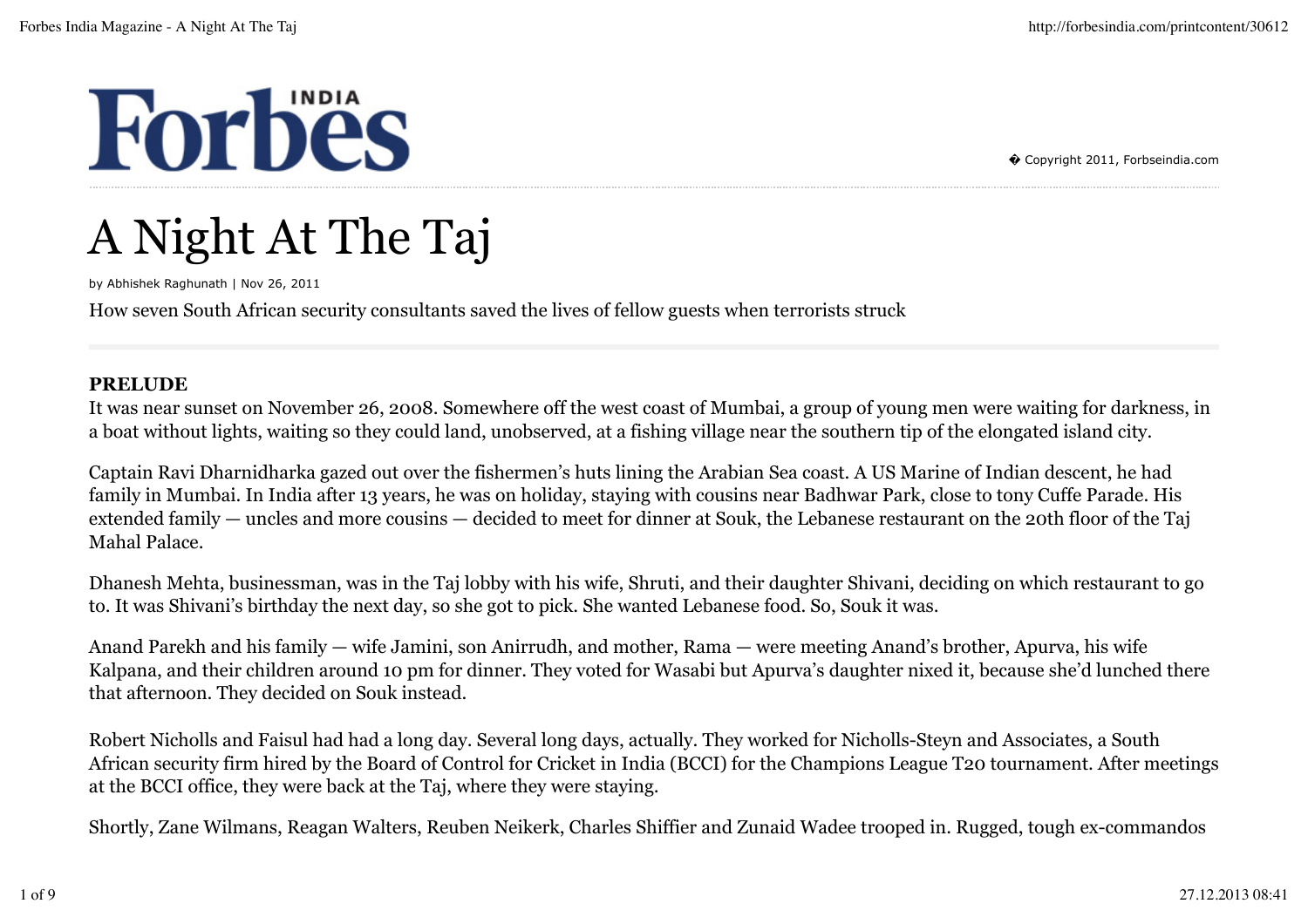all, their 90-minute ride from the airport had taken as much of a toll on them as the 10-hour flight from Johannesburg, South Africa. After the new arrivals had checked in and freshened up, they met for dinner. They were in the mood for Chinese food, but the Golden Dragon was full. The only restaurant with enough space for them was Souk.

#### **DINNER**

Around 9 p.m., the Mehtas sat down to order. Their hummus and pita took some time to arrive. As they began eating, their driver called to ask if they were alright. They said they were fine. But why was he asking? He said he had heard gunfire. Dhanesh told him not to worry. He told Shruti, "I think there's some sort of gang war going on downstairs. By the time we are done, hopefully it should be over."

Dharnidharka and his family were a few tables away from the Mehtas. The Marine was on edge; his instincts told him something wasn't right. The number of phones, for instance, that were ringing. And the staff seemed on tenterhooks. Then his cousins got calls from friends; something about shootouts in Colaba. He heard gunshots, but didn't know what to make of it. Then an aunt called, saying she'd heard there was a crazy man outside the Taj waving a gun in the air.

Most of the Parekhs had assembled inside Souk, from where they heard muffled sounds but dismissed them as one of the usual city disturbances. At around 10 p.m., they got a call from Apurva's daughter, who said the hotel's security men weren't letting them come up because there was some shooting inside the hotel. When the Parekhs asked the Souk staff, they were told that there was a gang war going on downstairs. They assumed it would soon be sorted out.

The South Africans (we'll call them the Seven, for short) had settled at a table, ordered kebabs, some starters and beer, and were discussing their assignment.

Around 9.30 p.m., they heard an explosion. They assumed it was just another noisy celebration. But, five minutes later, they heard a louder one and it felt like it came from inside the hotel. One of them went to the window and looked down: Everything seemed normal.

A little later, Wilmans got up to use the restroom outside the restaurant, but the staff wouldn't let him out. One of the staff members said, "I'm sorry sir, but you can't go right now. We have been given instructions that no one can leave the restaurant." When Wilmans asked why, he was told there were two men in the lobby shooting at each other, but it should be sorted out pretty soon. Being from South Africa, where violent crime isn't unusual, he accepted the explanation. Back at the table, his mates were similarly philosophical when he told them what had happened.

Then there was a much bigger and louder explosion. Now, they knew it was inside the hotel. The Seven got on their phones and began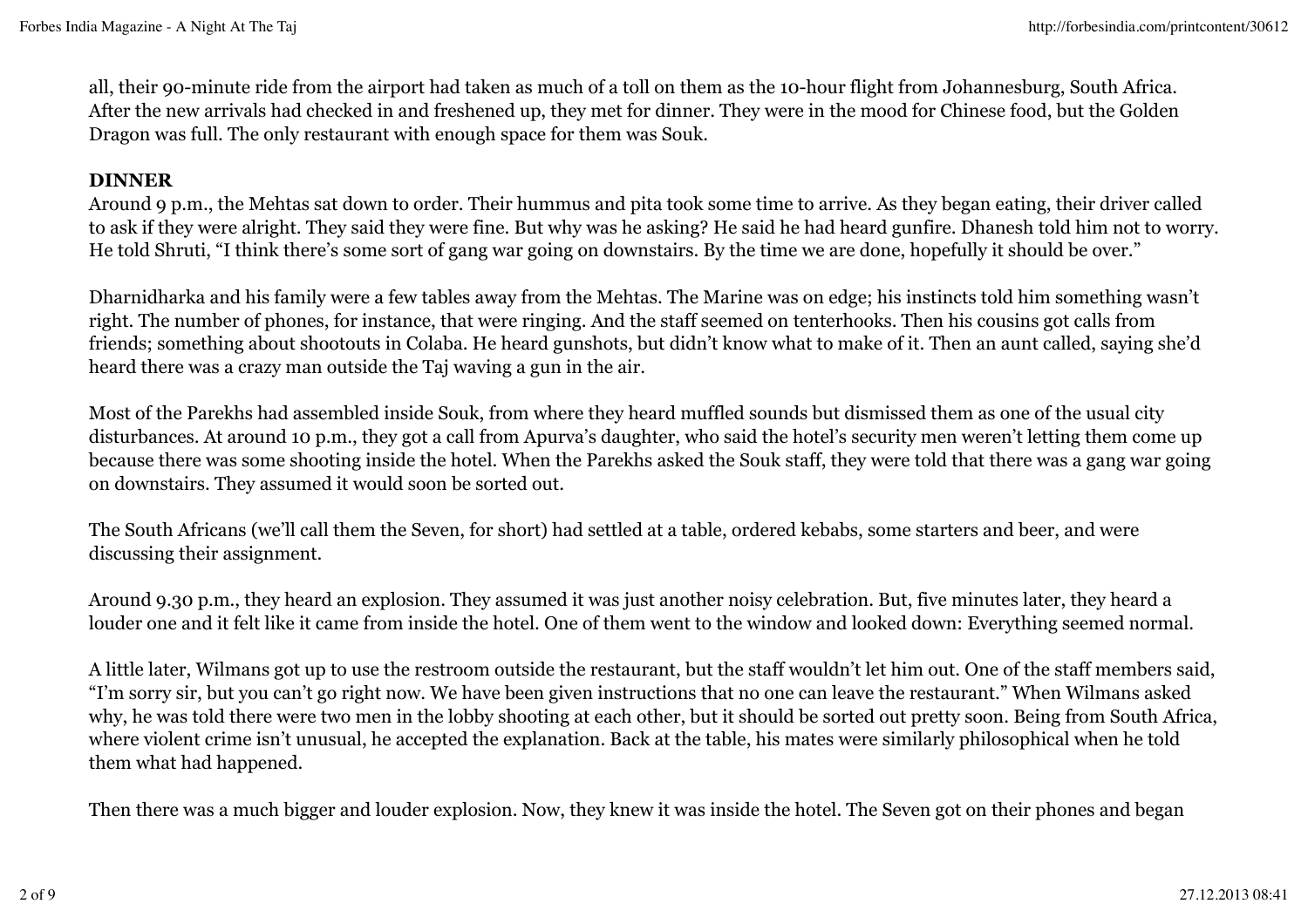calling their Mumbai contacts, the police, the media and other team members. They talked to the staff and other guests at the restaurant, piecing the situation together. The conclusion was grim: Men with guns were inside the hotel, shooting. Sources in the police told them gunmen had attacked and killed people in other parts of the city.

#### **DEFENSIVE MANOEUVERS**

The Seven decided to take charge. They realised they were in the middle of something big and were dealing with terrorists and that they were probably the only ones in the room equipped to deal with the situation. Tall, combat-hardened, built like battle-tanks, they were a formidable force. They called a council of war.

First, information, which they were getting from the outside world and the hotel staff. Next, risk assessment and defense resources: The immediate danger was Souk's glass doors. Terrorists coming up wouldn't even have to get in; a single grenade and the shattering glass would cause carnage.

Wilmans and Nicholls explained the situation to the people at Souk, told them who they were, and that they would make sure everyone got out safely. Their first order was for everyone to move to the back of the restaurant, as far away from the glass doors as possible.

Wilmans remembered there was another door next to the restaurant. The Souk staff said it was a conference room, Rendezvous. He went through the kitchen and looked in, to find 100 very confused and worried Koreans. The room was large and it could take in the extra 50-odd people from Souk. And, reassuringly, it had huge, thick, wooden double-doors.

Wilmans went back to his colleagues and they decided it would be safest to move everyone there. Dharnidharka, understanding that the Seven seemed to know what they were doing, went over to Wilmans and introduced himself. Wilmans got him to Nicholls and introduced the two.

Dharnidharka and Nicholls did a recce: There were two fire stairways they could use, one outside and the other inside the conference hall. They blocked the outside one with tables, chairs and anything else they could find, to make it as difficult as possible for the terrorists to come up.

Meanwhile, the Taj staff went to work, calming the guests and making sure no one panicked. They put stoppers between the lift doors, ensuring the terrorists couldn't use them to come up.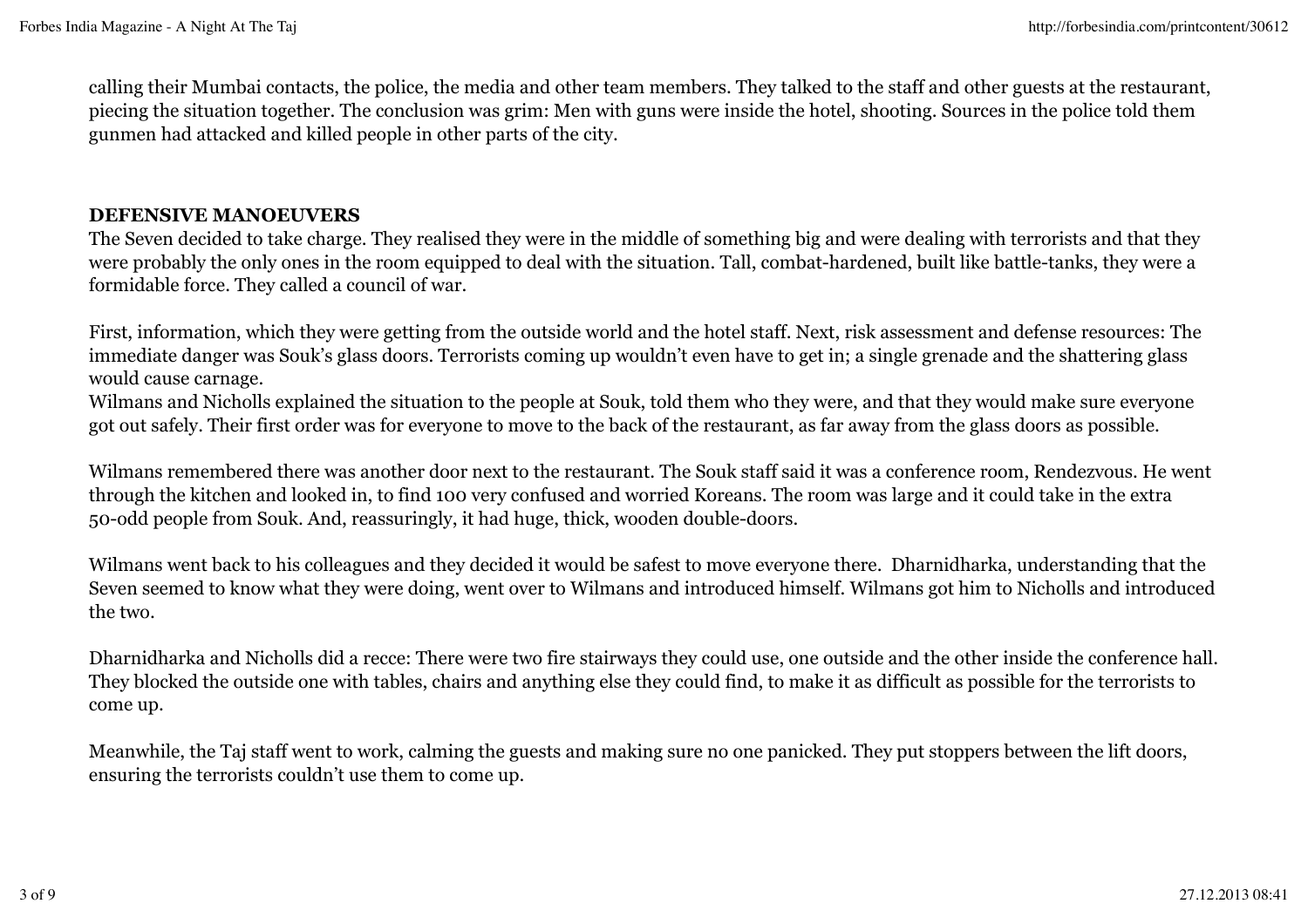One woman's husband was part of Taj's security system. She was constantly on the phone with him, relaying information to the Seven.

Most of the diners were very calm; some hadn't grasped what was going on.

The Seven quickly moved everyone through the kitchen into Rendezvous. En route, they stopped to arm themselves with whatever they could — knives, meat cleavers, rods, anything that could be used as a weapon — and tucked them into their waistbands, pulling their shirts over them to conceal them. Kitchen tools could hardly stop AK-47-wielding terrorists, they knew, but they were counting on the terrorists not expecting resistance.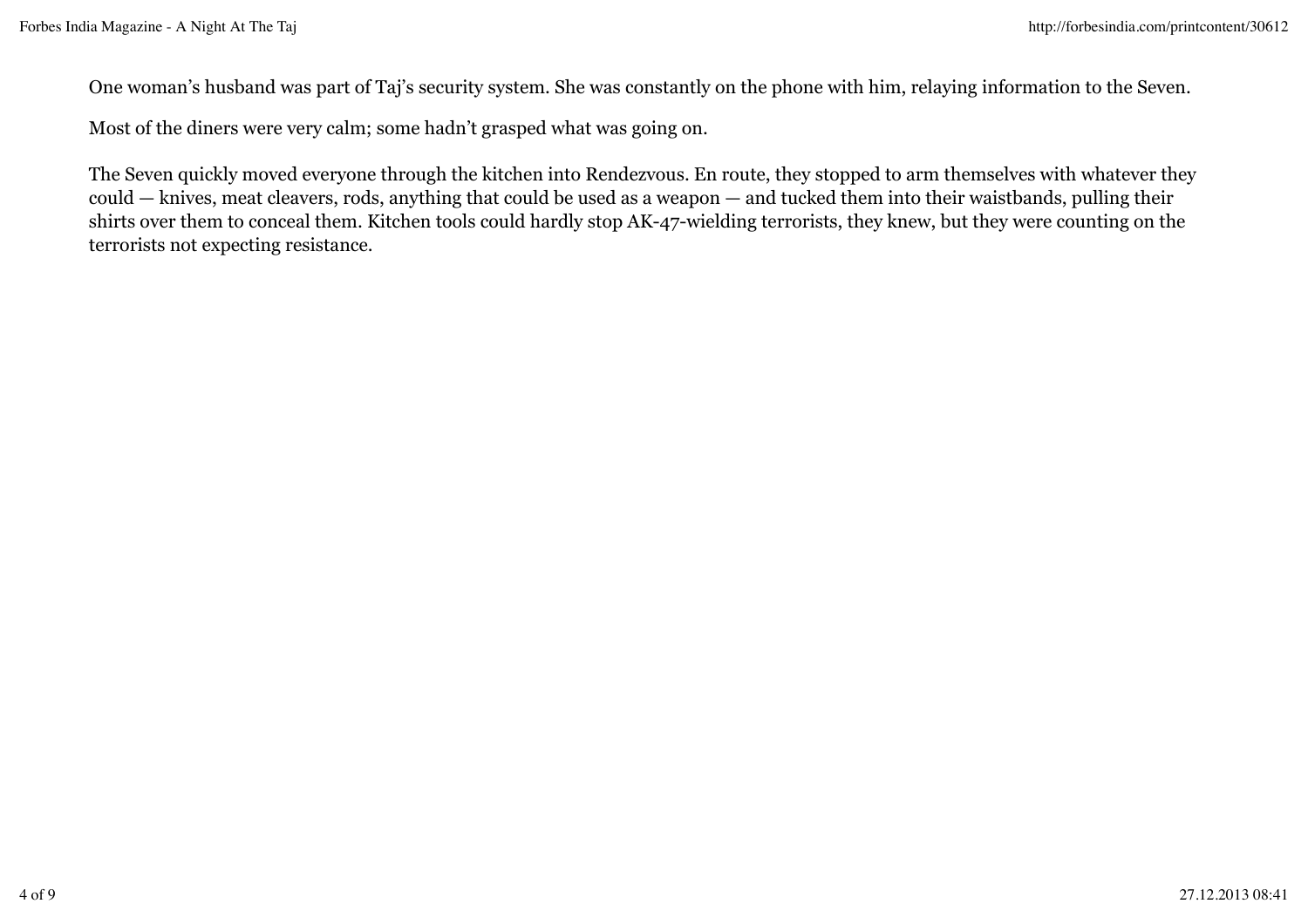

*Infographic: Sameer Pawar*

Next step: Reassure the Koreans. Wilmans turned to Nicholls and said, "We got to tell these guys who we are and what we are planning to do. We were 50 before and now we've added 100." Nicholls agreed and walked up to the microphone set up for the speakers, from where he briefed everyone. The quiet confidence of the Seven calmed everyone. Except for one ex-armyman, who wanted to take charge. Wilmans asked him to be quiet. Wilmans is 6'1" and weighs 110 kg. The armyman subsided.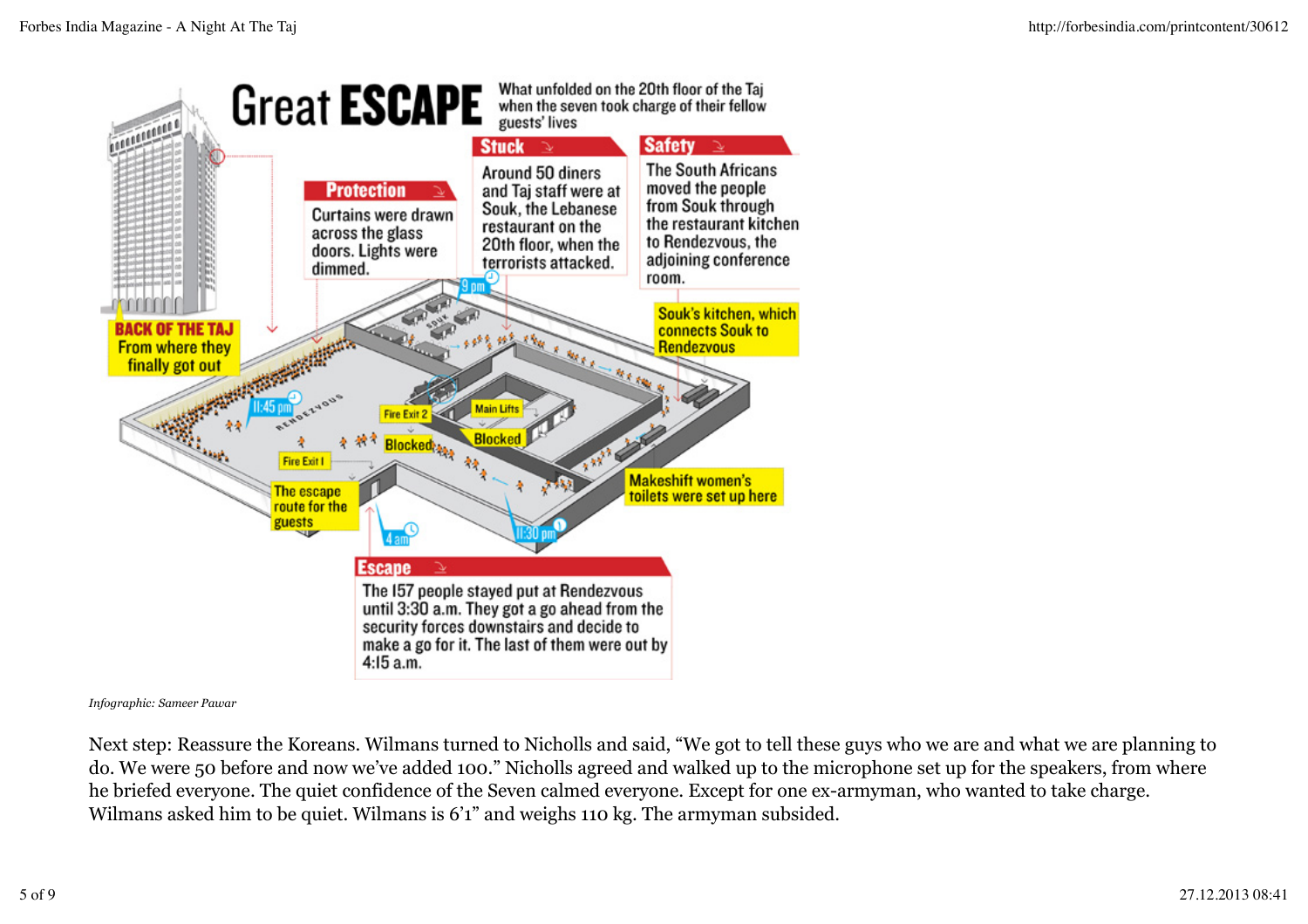Then, the Seven began to secure the place: Curtains to the many windows facing outside were drawn, lights were dimmed, the doors were wrapped shut with wire and barricaded with every available heavy object.

Instructions were given: "Don't talk loudly on the phone. Don't tell people where we are. Keep close to the floor. Don't move around. Don't sit under the chandeliers."

Any word that got out could mean the terrorists would know; they would be 157 sitting ducks. That was probably one of their wisest decisions: The media outside were in a frenzy, reporting every little detail they could get their hands on.

Wilmans and Dharnidharka barricaded the fire escape inside Rendezvous and posted a couple of the Taj staff there so that, at a signal, they could start unblocking the stairs if they had to make a quick exit.

#### **THE WAIT**

Time passed. The Taj staff made sure service was still on. Water, food, tea, coffee were available to anyone who asked.

Shivani Mehta's phone refused to stop ringing, with friends calling to wish her a happy birthday. Her elder sister, Shaili, a student in the USA, was one of the first to call. When she heard that her family was trapped in the Taj, Shaili broke down. Shivani passed the phone to her mother Shruti, who broke down as well. Dhanesh walked over to the food counter and broke off half a pastry and came back to his wife and daughter. "Happy birthday," he told Shivani.

"Papa, at this time?"

He smiled and fed her some pastry.

Then there were two huge explosions. The terrorists had set off RDX in the heritage towers of the Taj. The impact was felt all the way up on the 20th floor.

People huddled together on the floor. A few sobbed silently. Most were too shocked to react. The Seven kept watch. Whenever they felt that someone was losing their nerve, one of them would go and talk to them. Hysteria in a situation like this would be contagious. If the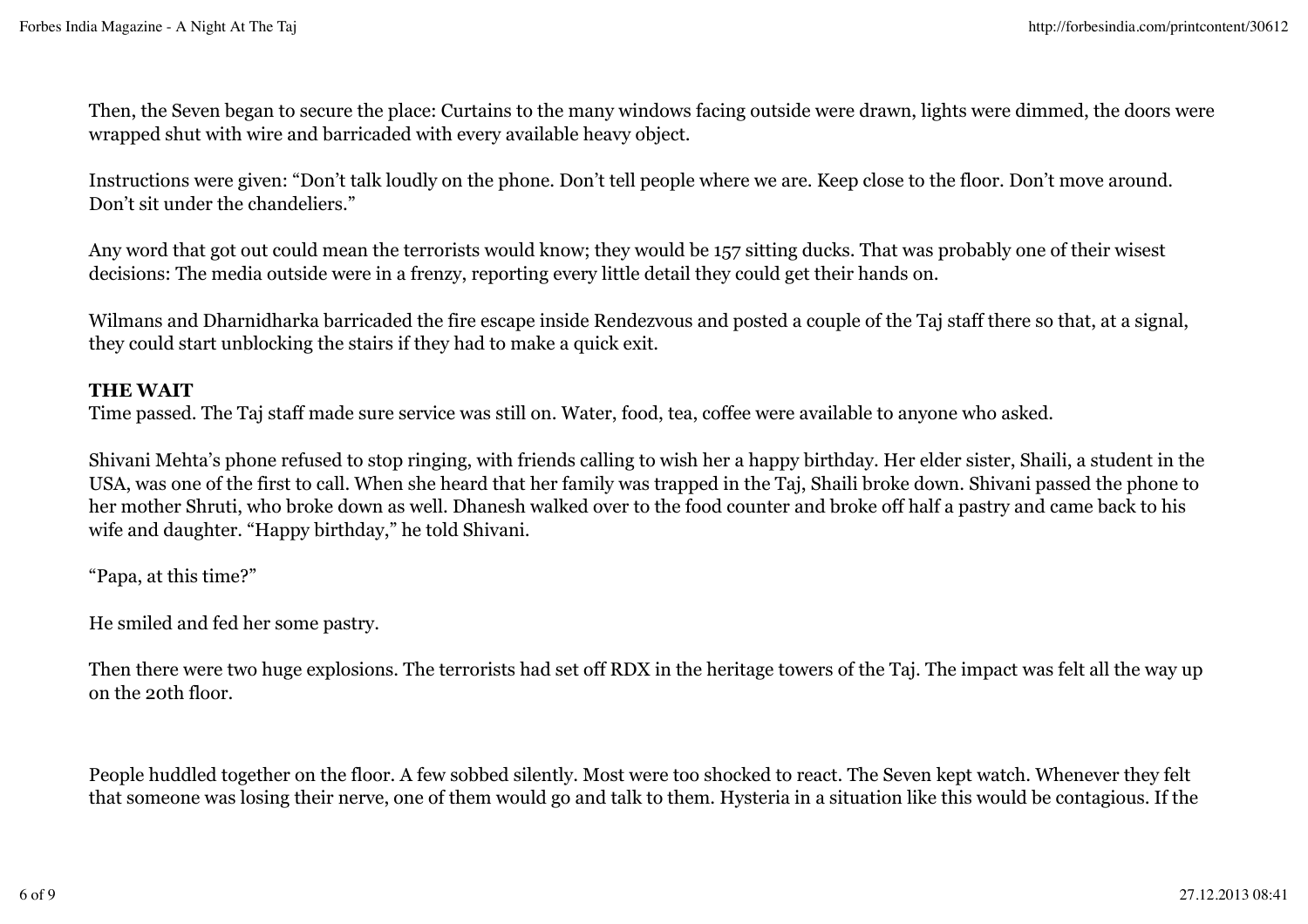Seven were worried themselves, they took care not to show it. Their air of confidence rubbed off on the others. The worst that happened was a woman fainting.

Some time later, a few of the women told Nicholls they really needed to use the restroom. Nicholls asked his men to unblock the door and recce the outside area. He told the women that his men would escort them to and fro. But, as they stepped out, another huge explosion from far below sent tremors through the floor. The women decided that restrooms weren't a priority after all.

The Souk staff and the Seven soon found a solution to the problem. They improvised bathrooms for the women in the washing area of Souk by removing the drain covers and putting overturned crates over them. For the men, they set up huge pails of ice at the far end of Rendezvous, behind a screen.

Tension continued to build. A couple of blasts that shook the room were particularly bad. Nicholls calmly lied: "That's the police making their entry into the hotel."

He gave everyone paper, asked them to write their names and addresses, saying this was to follow up later and make sure everyone was safe. Again, not quite the truth. They had no way of following up with everyone. But they had to give them something to do.

#### **ESCAPE**

Around 2 a.m., the terrorists set off 10 kg of RDX below the central dome of the Taj; they also set fire to the sixth floor of the hotel. Nicholls could see the flames raging.

Rumours kept coming in about police and other forces mounting rescue missions for the people at Rendezvous. But they knew that the fighting was too intense for any operation to start. They were told it would be best if they stayed put.

But the fire changed everything.

If it spread from the hotel's old wing, they would have a whole new set of problems to deal with. The fire would spread upwards, blocking exits. Even if the fire did not spread, there were chances of short-circuiting and the power going off.

Best to get out now, they told Taj security. In a little while, they heard noises coming up from the fire exit. Men from the security force were coming to escort them out. Nicholls sent a couple of his men down to make sure the path was clear. Wilmans, Dharnidharka and a couple of the hotel staff cleared the barricades from the escape route.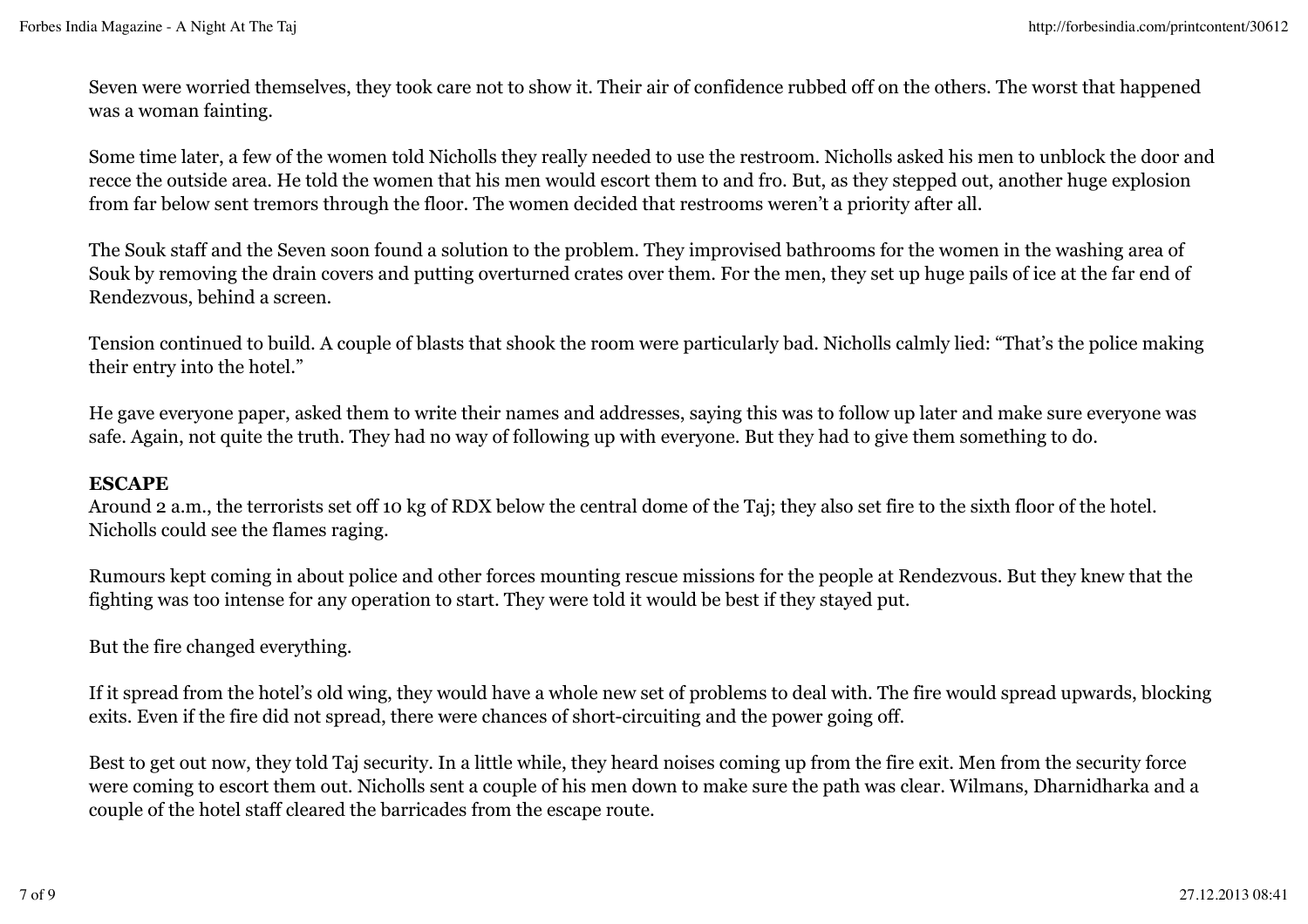The recce party came back and said the way was clear. Instructions were issued: Phones off, shoes off; the exodus would have to be as noiseless as possible. As they prepared to leave, they realised that the Parekhs had a crisis: 84-year-old Rama would not be able to manage 20 flights of stairs. She insisted on being left behind, which, obviously, was not an option.

Dharnidharka volunteered to carry her downstairs. The stairwell was too narrow for her to be carried down in a chair. Dharnidharka and a waiter carried her in their arms, a third person supported her back. It wasn't easy on the woman either, but she never complained.

The group moved slowly. First went a couple of the South Africans and Taj security men, then the women and children, then more security men, and lastly the men.

The tricky part was at each landing. Every floor has a fire exit with a glass panel from where one could see the floor's lobby. Every landing had to be crossed really carefully.

When all of them got to the lobby level, they found that the way out to the street was still under fire. They had to move to the next exit. There, no one wanted to be the first to run out. What if the terrorists saw them? Shruti Mehta had had enough. She grabbed her daughter's hand and ran out. They kept running till they reached the safe area near the Gateway of India, where the media and police were.

A few minutes later, they were all out of the hotel. The ordeal was over.

Zane Wilmans noticed something that made him smile: All the Koreans were still immaculate — not even their ties were loosened — and they were still holding on to their convention gift bags.

*(This narrative was put together from conversations with Zane Wilmans, Robert Nicholls, Ravi Dharnidharka, Anand Parekh and Danesh Mehta. The staff of Taj Mahal Hotel did not participate in this story; the hotel's management has decided to put the event behind them. The Korean embassy did not comment)*

### **WHERE ARE THEY NOW?**

*Zane Wilmans:* Left Nicholls-Steyn and Associates (NSA) to start Protexx Security in India. He's married to an Indian and loves the country. He goes back to the Taj and Souk as often as he can.